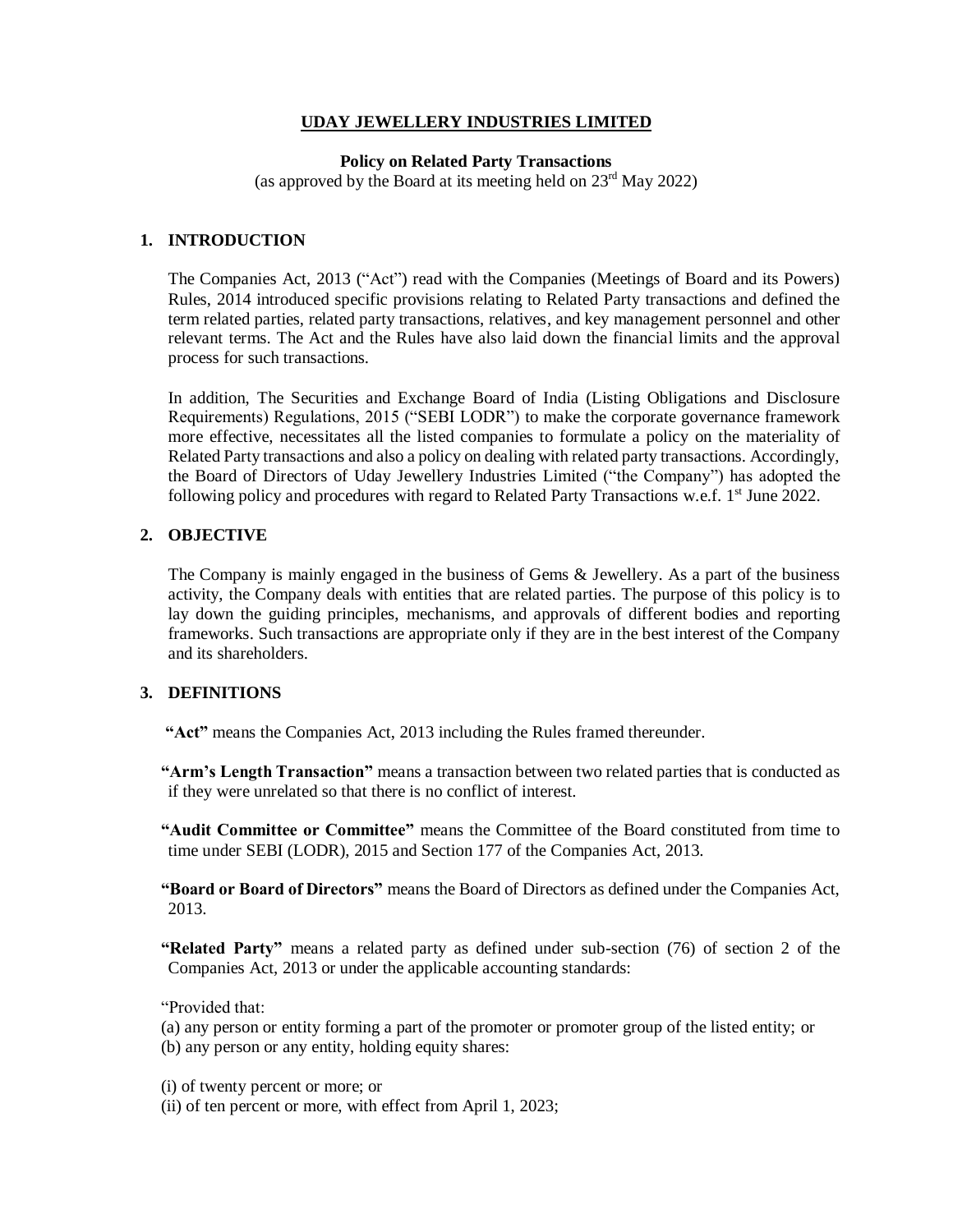in the listed entity either directly or on a beneficial interest basis as provided under section 89 of the Companies Act, 2013, at any time, during the immediately preceding financial year; shall be deemed to be a related party:"

**"Related Party Transaction"** means a transaction involving a transfer of resources, services, or obligations between:

- (i) a listed entity or any of its subsidiaries on one hand and a related party of the listed entity or any of its subsidiaries on the other hand; or
- (ii) a listed entity or any of its subsidiaries on one hand, and any other person or entity, on the other hand, the purpose and effect of which is to benefit a related party of the listed entity or any of its subsidiaries, with effect from April 1, 2023; regardless of whether a price is charged and a "transaction" with a related party shall be construed to include a single transaction or a group of transactions in a contract:

Provided that the following shall not be a related party transaction:

- (a) the issue of specified securities on a preferential basis, subject to compliance with the requirements under the SEBI (Issue of Capital and Disclosure Requirements) Regulations, 2018;
- (b) the following corporate actions by the listed entity are uniformly applicable/offered to all shareholders in proportion to their shareholding:

i. the payment of dividend; ii. subdivision or consolidation of securities; iii. issuance of securities by way of a rights issue or a bonus issue; and iv. buy-back of securities

(c) acceptance of fixed deposits by banks/Non-Banking Finance Companies at the terms uniformly applicable/offered to all shareholders/public, subject to disclosure of the same along with the disclosure of related party transactions every six months to the stock exchange(s), in the format as specified by the Board.

**"Material Modifications"** means any modification to the existing Related Party Transaction which has the effect of increasing or decreasing the value of the original contract by 25% or more.

**"Relative"** means a relative as defined under the Companies Act, 2013

**"SEBI LODR"** means the Securities and Exchange Board of India (Listing Obligations and Disclosure Requirements) Regulations, 2015 as amended from time to time.

## **4. POLICY**

## **4.1 Materiality Thresholds:**

Regulation 23(1) of SEBI LODR requires a company to provide materiality thresholds for transactions beyond which the prior approval of shareholders will be required by way of an Ordinary Resolution.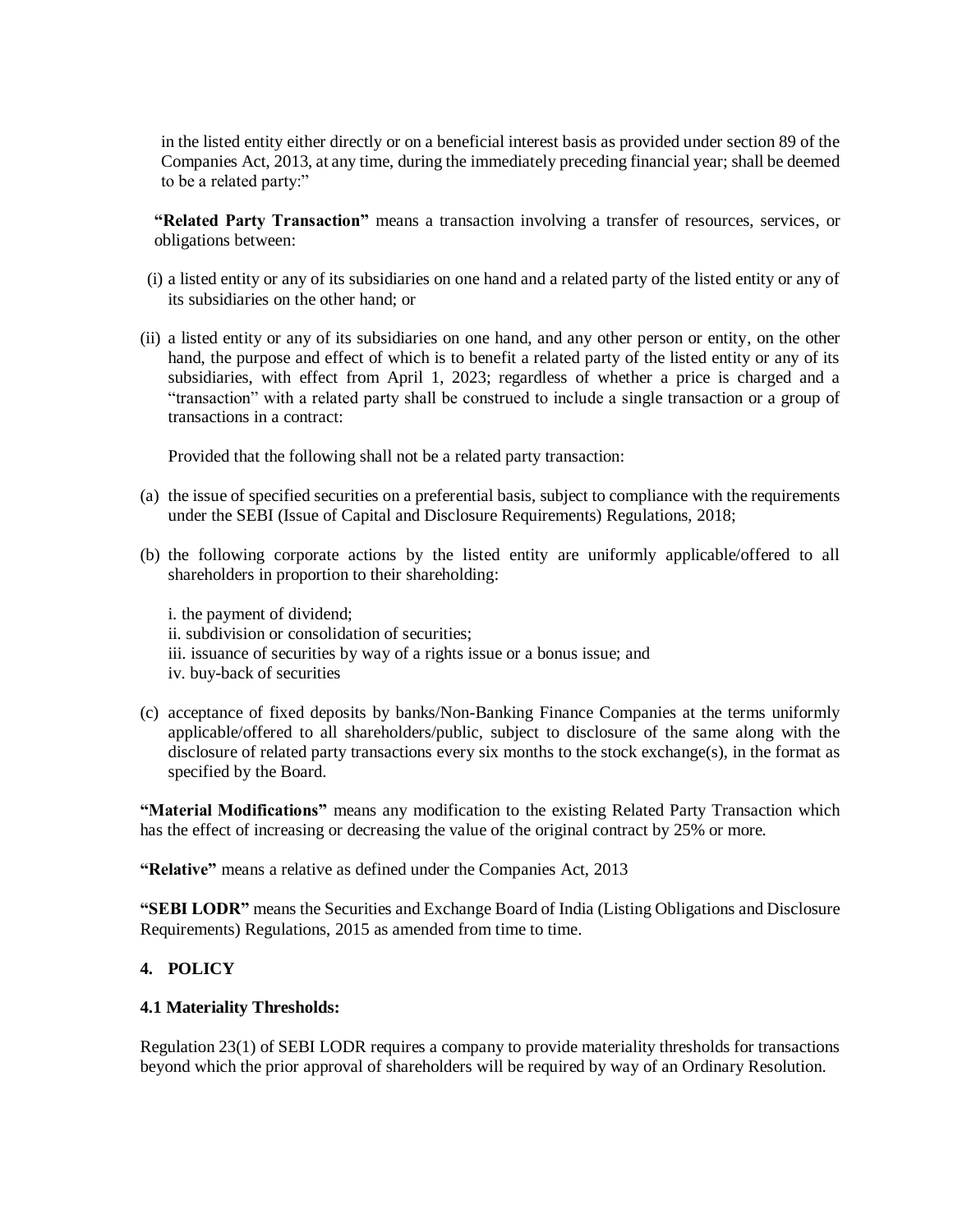- In accordance with the SEBI LODR all transactions with a Related Party shall be considered material if the transaction/transactions to be entered into individually or taken together with previous transactions during a financial year, exceeds 10% of the annual consolidated turnover of the Company or Rs 1,000 crores, whichever is lower, based on the last audited financial statements.
- A transaction involving payments made to a Related Party with respect to brand usage or royalty shall be considered material if the transaction(s) to be entered into individually or taken together with previous transactions during a financial year, exceed 5% of the annual consolidated turnover as per the last audited financial statements of the Company.

Thus, all transactions with Related Parties beyond the materiality threshold limit, as laid down above and subsequent material modification thereto would be placed before the shareholders for prior approval, irrespective of the fact whether the transaction, contract, or arrangement is in the ordinary course of business or at arm's length.

For this purpose, all entities falling under the definition of Related Parties shall not vote to approve the relevant transaction irrespective of whether the entity is a party to the particular transaction or not.

In addition to the above, all mentioned transactions as specified under Section 188 of the Act which (a) are not in the ordinary course of business and at arm's length basis; and (b) exceed the threshold limits laid down in Companies (Meetings of Board and its Powers) Rules, 2014, would be placed before the shareholders for their approval.

## **4.2 Shareholders' approval with respect to Related Party transactions of the Company:**

All Related Party Transactions of subsidiary(ies) if any and subsequent material modifications, to which the Company is not a party, shall require prior approval of the shareholders of the Company, if the value of such transaction whether entered into individually or taken together with previous transactions during a financial year exceeds 10% of the annual consolidated turnover, as per the last audited financial statements of the Company or Rs 1,000 crores, whichever is lower.

*In order to facilitate listed entities to align their processes to conduct AGMs and obtain omnibus shareholders' approval for material RPTs, the shareholders' approval of omnibus RPTs approved in an AGM shall be valid up to the date of the next AGM for a period not exceeding fifteen months.*

*In the case of omnibus approvals for material RPTs, obtained from shareholders in general meetings other than AGMs, the validity of such omnibus approvals shall not exceed one year.*

## **4.3 Procedure for Approval of Related Party Transactions ("RPTs")**

## **Approval of the Audit Committee**

1) All Related Party Transactions ('RPTs') and subsequent material modifications thereof shall require prior approval of the Audit Committee.

2) All Related Party Transactions of a subsidiary(ies) and subsequent material modifications, to which the Company is not a party shall require prior approval of the Audit Committee if the value of such transaction whether entered into individually or taken together with previous transactions during a financial year: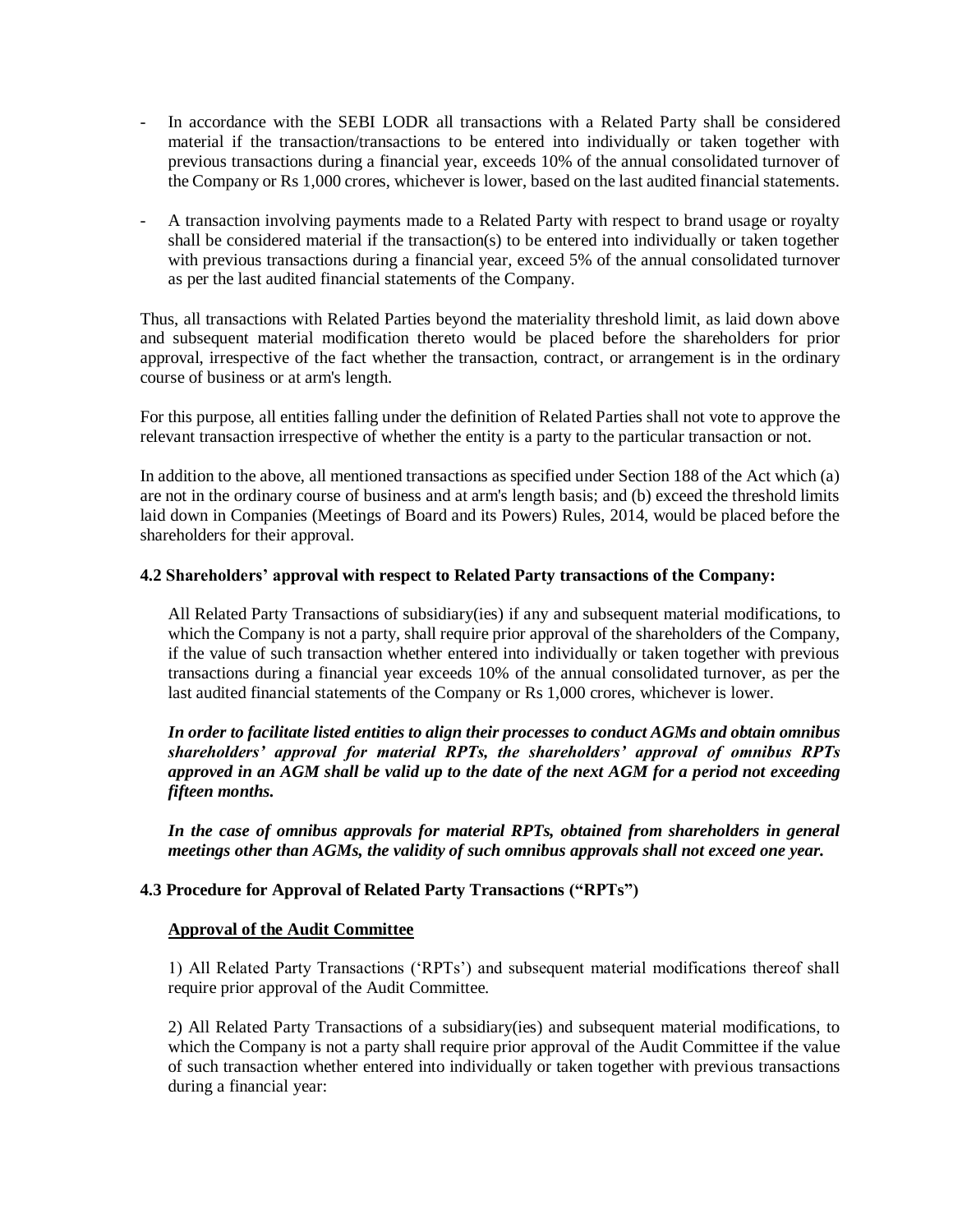exceeds 10% of the annual consolidated turnover, as per the last audited financial statements of the Company (up to March 31, 2023)

 exceeds 10% of the annual standalone turnover, as per the last audited financial statements of the subsidiary (w.e.f. April 1, 2023)

Further, only the Independent Directors who are members of the Audit Committee shall approve the Related Party Transactions. However, the Company may obtain omnibus approval from the Audit Committee for such transactions, subject to compliance with the prescribed conditions and that omnibus approval granted by the audit committee shall be valid for a period not exceeding one year and shall require fresh approvals after the expiry of one year.

#### **Approval of the Board of Directors of the Company**

As per the provisions of Section 188 of the Act, all kinds of transactions specified under the said Section and which are not in the ordinary course of business or not at arm's length basis or both will be placed before the Board for its approval. In addition to the above, the following kinds of transactions with Related Parties are also placed before the Board for its approval:

- Transactions which may be in the ordinary course of business and at arm's length basis, but which are as per the Policy determined by the Board from time to time (i.e., value threshold and/or other parameters) require Board approval in addition to Audit Committee approval;
- Transactions in respect of which the Audit Committee is unable to determine whether or not they are in the ordinary course of business and/or at arm's length basis and decides to refer the same to the Board for approval;
- Transactions which are in the ordinary course of business and at arm's length basis, but which in Audit Committee's view require Board approval.
- Transactions meeting the materiality thresholds which are intended to be placed before the shareholders for approval.

## **5. SCOPE/ LIMITATION**

In the event of any conflict between the provisions of this Policy and the Act, the Rules prescribed thereunder and/or the SEBI Regulations, as the case may be, the provisions of the Act and the Rules prescribed thereunder and/or the SEBI Regulations, as the case may be, shall prevail over this Policy.

#### **6. DISSEMINATION OF POLICY**

This Policy shall be uploaded on the website of the Company and a web link thereto shall be provided in the Annual Report of the Company.

# **7. DISCLOSURES**

The Company shall submit to the stock exchanges disclosures of related party transactions in the format as specified under the SEBI LODR from time to time, and publish the same on its website: